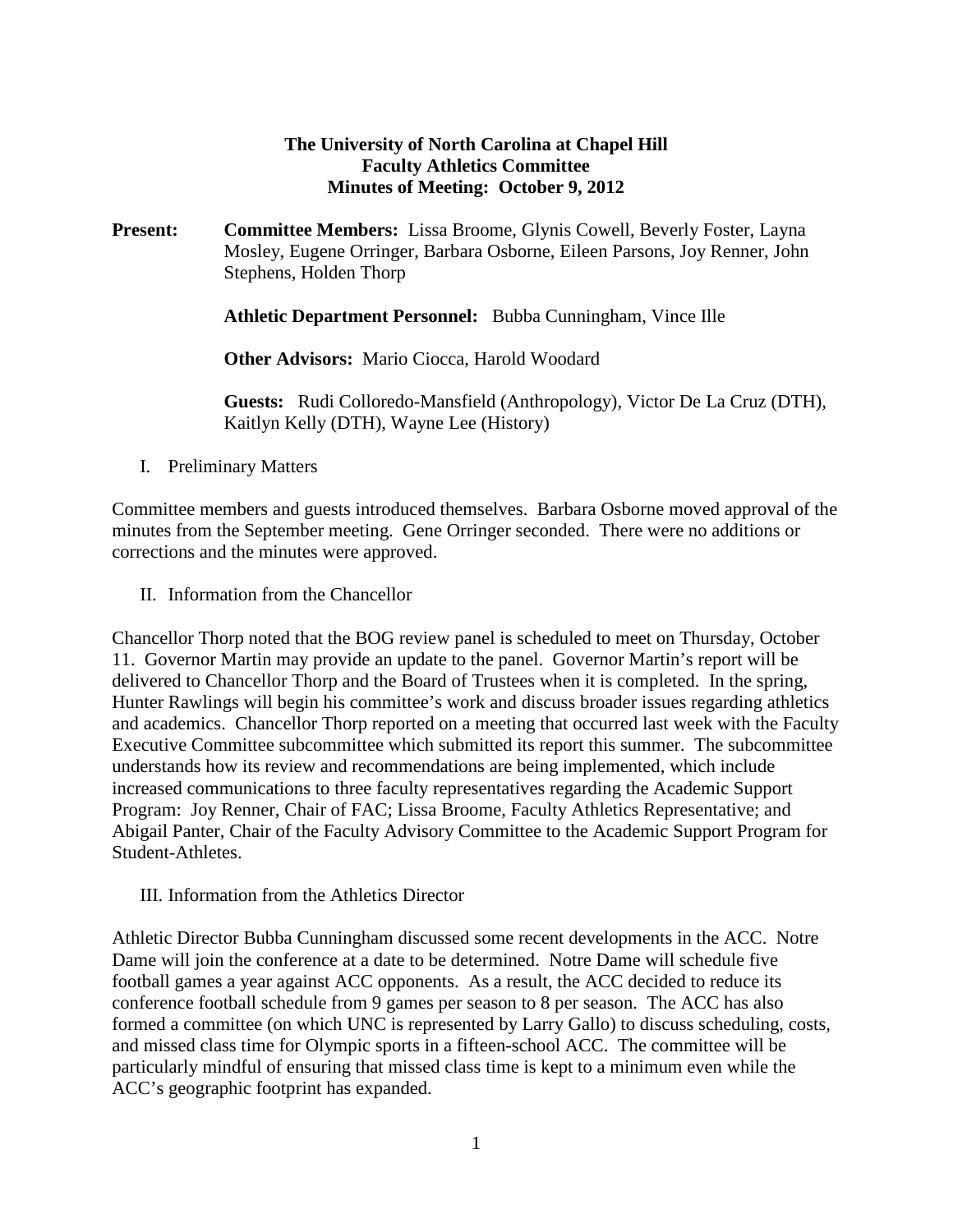#### IV. Closed Session

Pursuant to a motion by Lissa Broome in accordance with N.C. Gen. Stat. § 143-318.11, the committee went into closed session to prevent the disclosure of privileged or confidential information. That motion was seconded and approved. Visitors to the committee left the room and the committee proceeded in its closed session.

At the conclusion of the committee's discussion (at which no action was taken), Lissa Broome moved that the committee conclude its closed session and move into open session. That motion was seconded and approved. Visitors rejoined the committee as the committee resumed its open session.

#### V. Report from the Faculty Athletics Representative

Lissa Broome reported that at the recent ACC meetings, the ACC FARs discussed ways to monitor course enrollments by student-athletes. She also reported on a recent ranking showing the U.S. News rankings of each school in the six most prominent football conferences. The ACC (including Pitt and Syracuse but not Notre Dame) had the best overall ranking of any of the six conferences. She also commented that there was a Majors Exploration Night for student-athletes to be held at Loudermilk Hall that evening. Joy Renner noted that she would be there representing Health Affairs.

#### VI. Report from the FAC Chair

Joy Renner asked committee members to send her any additional suggestions on how the orientation video should be further modified for a general faculty audience. She also asked Bubba Cunningham to discuss with the committee at its next meeting the metrics that would be used to measure teams' academic performance goals set forth in the Department's Strategic Plan. Professor Renner reminded committee members to learn from others on campus with expertise in their assigned topic areas. She previewed the topics for upcoming meetings:

- November: student-athlete experience exit surveys and interviews and data collection; academics
- December: admissions
- January: advising

The December topic area has not yet been determined.

#### VII. Discussion of Team Assignments

Professor Renner circulated a document collecting information from some committee members about what they had done so far regarding their team assignments. Joy Renner and Glynis Cowell met with Coach Larry Fedora and reported that he has practice on Sunday with Monday as a day off. In part, this is to facilitate students taking labs and other courses on Monday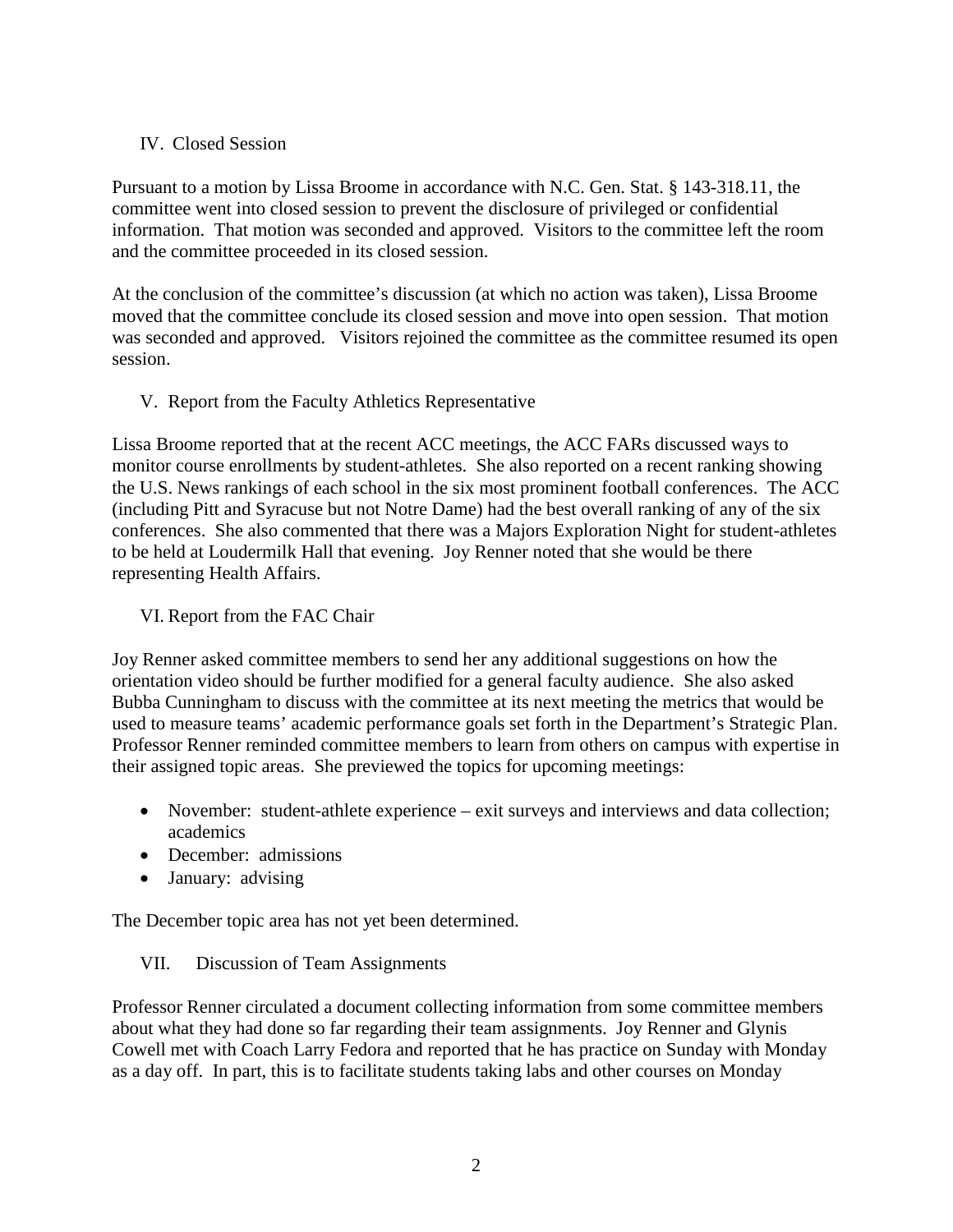afternoons. Coach Fedora also told Joy and Glynis that if there is a conflict between a class event and practice that the student is excused from practice to attend the class event.

Eileen Parsons wanted clarification on the FAC role to be clear that FAC members were not being asked to be mentors or academic advisors to individual student-athletes.

Track and field coaches (many of whom are new to our campus) asked Layna Mosely whether she could assist in helping them identify faculty in particular areas to talk to recruits when they are on campus. Joy Renner suggested that FAC assist in the development of a resource list and also that Athletics consider developing a resource manual for new coaches, which might include such a resource list. Lissa Broome noted that often ASPSA personnel contact faculty about meeting with recruits who have an interest in their area of expertise.

Lissa Broome encouraged team liaisons to also meet with the team's academic advisors. A list of each team's sports administrators will be posted on the Sakai site as well.

As Joy Renner envisions this program, each faculty representative will know enough about their teams to consider the committee's actions with their teams in mind. Coaches have been informed about their team liaisons by email. As the committee further defines the role of the team representatives, that information will also be conveyed to the coaches.

#### VIII. Student-Athlete Experience

John Stephens, Glynis Cowell, and Barbara Osborne are the content resources on student-athlete experience. John Stephens provided an overview of the process followed in prior years by the committee and the Athletics Department. He noted that the NCAA requires that the athletics department conduct exit interviews in each sport with a sample of student-athletes whose eligibility has expired, with coaching staff members not to be included in the interview process. We have used group interviews with FAC members alongside members of the Athletics Department and individual survey instruments. The Athletics Department is reviewing this process and would like the committee's input on how to improve the process.

Barbara Osborne reported on last year's Exit Surveys. Only 46 of 126 graduating studentathletes completed the interviews for a response rate of 37%, the lowest in several years. She referred to her draft report summarizing the results, which concluded that senior student-athletes "rated both the athletic and academic experiences at UNC quite favorably." She noted that there was some difference this year with student-athletes participating in revenue sports being less pleased with their experiences than student-athletes participating in non-revenue sports. The report states that this may be due to the "lingering effects of the NCAA investigation and sanctions, and the heightened national and local press associated with the football and athletics program."

Glynis Cowell reported on last year's Exit Interview, which took place in the fall and in the spring with department and FAC members, with a total of thirty-seven student-athletes. At one of the interview sessions she noted that there was only one table, affording each student-athlete less of an opportunity to talk than when there are multiple tables with smaller numbers of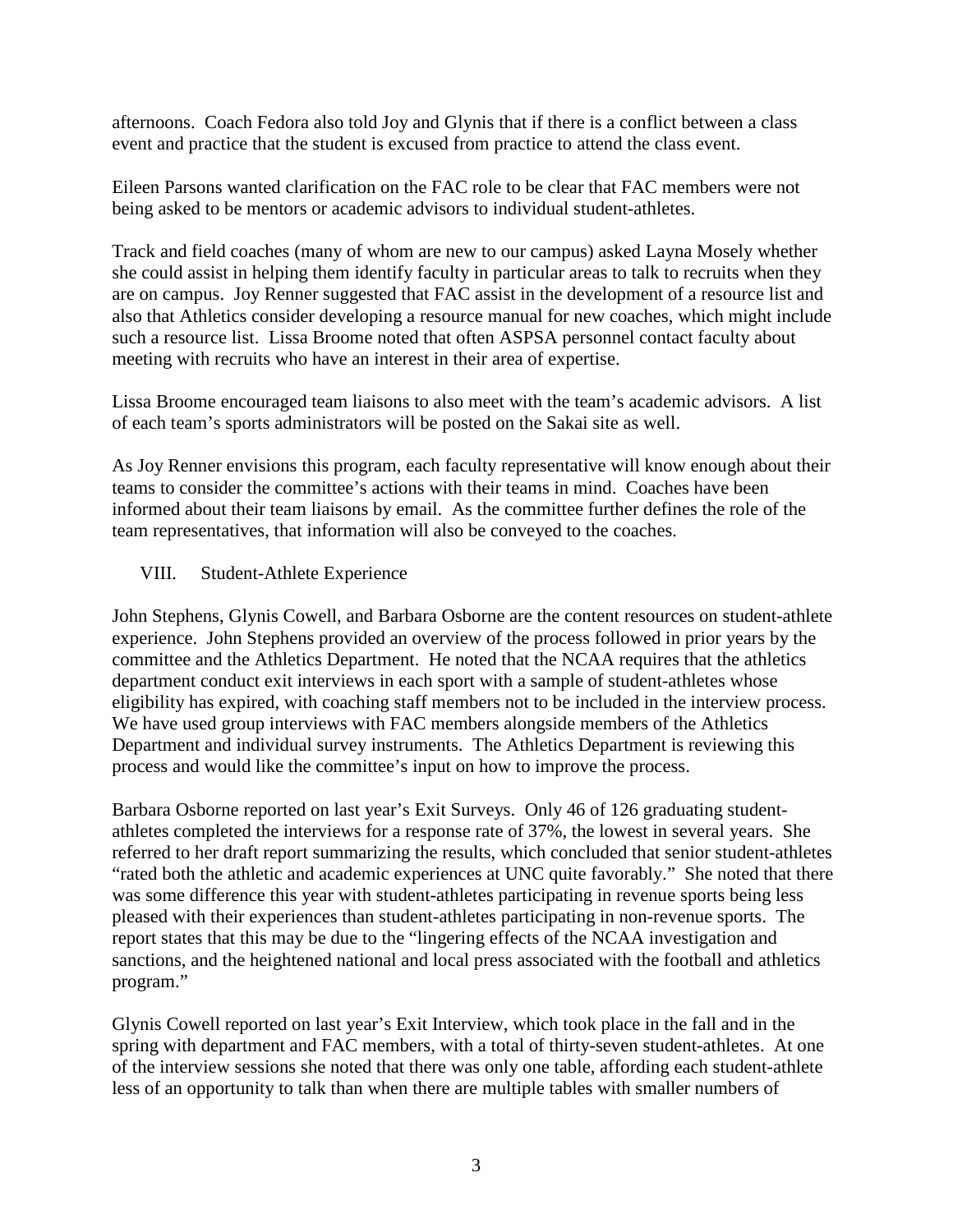students. She referred the committee to several recommendations based on the interviews included in the conclusion of her draft report, including some that have already been acted upon, such as clarifying the respective roles of academic counselors and academic advisors. Another recommendation was to clarify the roles of coaches, team physicians, and trainers with regard to injuries and when a student-athlete may return to play.

Vince Ille noted that the Department was reviewing the exit survey and interview process and that the department needs the information provided by this feedback to evaluate its services to student-athletes. He said a goal of the Department would be to increase the participation to 100%. The role of the FAC in the revised process has yet to be determined. Bubba Cunningham noted that at Tulsa the Athletic Department did not participate in the process at all. He said he likes having both the empirical data provided by the survey and the anecdotal data provided by the interviews. Eileen Parsons cautioned about the "interviewer effect" -- that a student-athlete being interviewed only by an athletics administrator might be less critical of the department than if non-department personnel were also involved. Vince Ille's experience was that since the student-athlete's eligibility has expired at the time of the interview, they don't hold back.

The committee discussed whether UNC could devise a model form for intercollegiate athletics programs around the country. John Stephens encouraged members to focus on areas the FAC cares most about – academics and the student-athlete experience. Layna Mosely suggested a possible role for Institutional Research or the Odum Institute.

Joy Renner urged committee members to review the survey instruments posted on Sakai from other schools and to email Vince Ille (with a copy to Joy Renner) within the next two weeks the questions that the FAC member thinks should be included in a survey/interview. Vince Ille will present to the committee at its next meeting the process and the content of the surveys/interviews that he proposes for 2012-13, since fall student-athletes need to be surveyed and/or interviewed before the end of the semester.

The meeting adjourned at 6:05 p.m.

The next meeting is November 6

Minutes respectfully submitted by Lissa Broome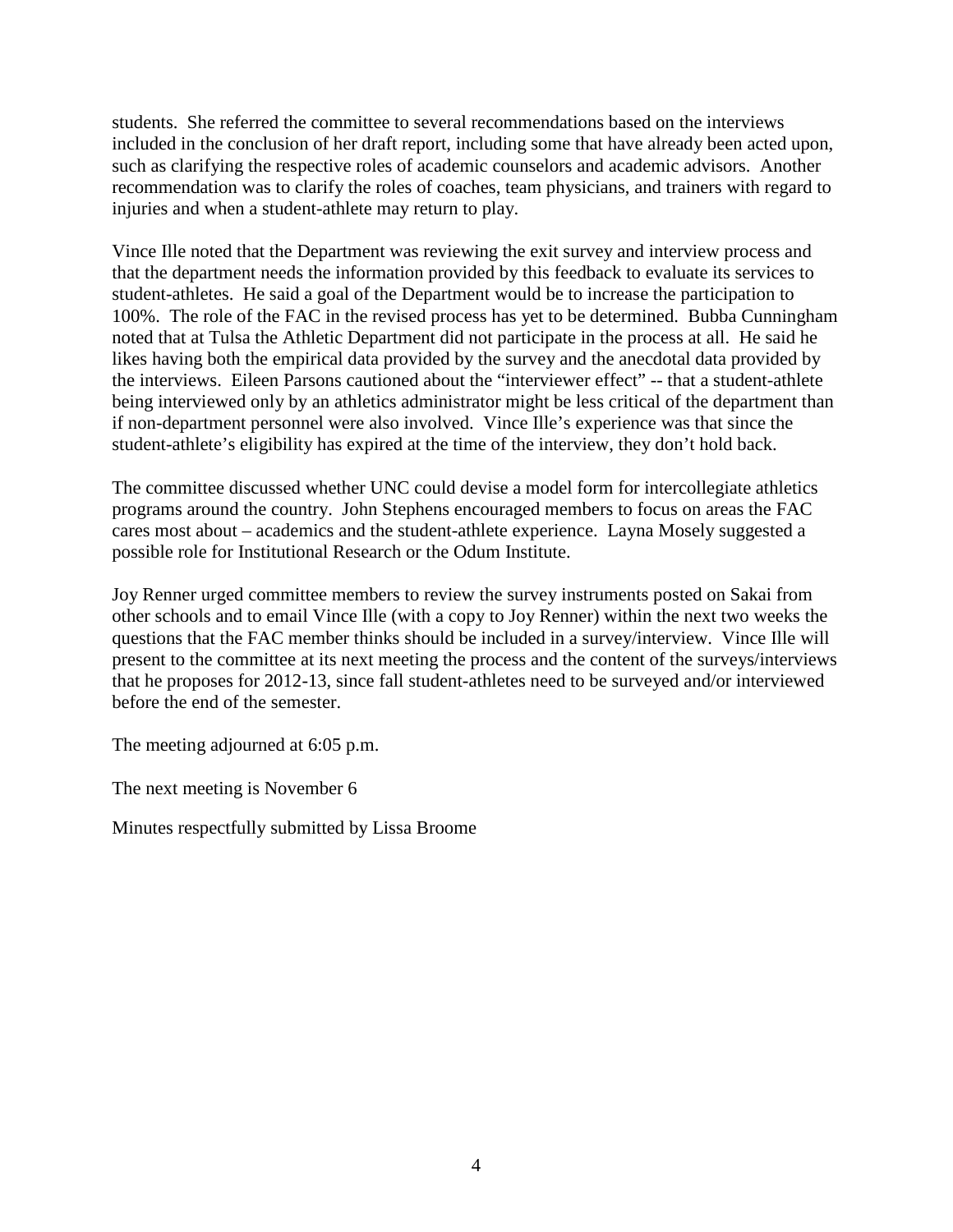# Student Athlete Experience 2012-13

For FAC discussion – October 9, 2013 From Glynis Cowell, Barbara Osborne and John Stephens

#### I. **Historical Background**

NCAA Bylaw 6.3.2 Exit Interviews. The institution's director of athletics, senior woman administrator or designated representatives (excluding coaching staff members) shall conduct exit interviews in each sport with a sample of student-athletes (as determined by the institution) whose eligibility has expired. Interviews shall include questions regarding the value of the students' athletics experiences, the extent of the athletics time demands encountered by the student-athletes, proposed changes in intercollegiate athletics and concerns related to the administration of the student-athletes' specific sports.

Two different assessments of exiting senior student-athletes have been conducted on an annual basis: a group interview and a quantitative survey. In the past, John Blanchard has been in charge of overseeing the coordination of both the exit interview and the survey, with Cricket Lane responsible for engaging the student-athletes. The FAC has assisted the Athletic Department in these two efforts by: 1) FAC members participate with Athletic Department representatives (last year Mr. Baddour, Larry Gallo, John Blanchard, and Beth Miller) in the exit interviews and a FAC member is responsible for compiling and summarizing the exit interview notes; 2) a FAC member compiles and analyzes the survey data. The survey results and the interview information are shared with the FAC and suggested recommendations are offered.

#### A. The Group Interview

The interviews take place over lunch, provided by the Athletic Department, in or around the Academic Support Center for Student-Athletes, over a two-day period (usually Tuesday and Wednesday). They last a little over an hour, with student-athletes free to join and leave as their schedules permit. Both the FAC members and the Athletic Department representatives ask questions and the FAC members generally take notes. One FAC member per table agrees to compile that table's notes, generally sends the draft to the Athletic Dept. representatives and the other FAC members who participated at that table for approval, before sending them on to the FAC member who will compile notes from all tables. Until last fall, exit interviews were conducted once per academic year, usually at the end of February and/or the beginning of March. Last fall we conducted interviews in late November and again in late March in an attempt to include those fall sport seniors, some of whom graduated in December.

#### Categories of Questions Asked in the Group Interviews

Academic Experience at UNC – broad questions such as "Describe your academic experience at UNC. Do you feel you have received a good education?" and more specific: As an athlete, have you experienced any disadvantages with regard to academics? (include major, courses, career plans, etc., in discussion); coaches support your academic pursuits; experiences with the Academic Support Program and Academic Advising; witnessed or experienced academic dishonesty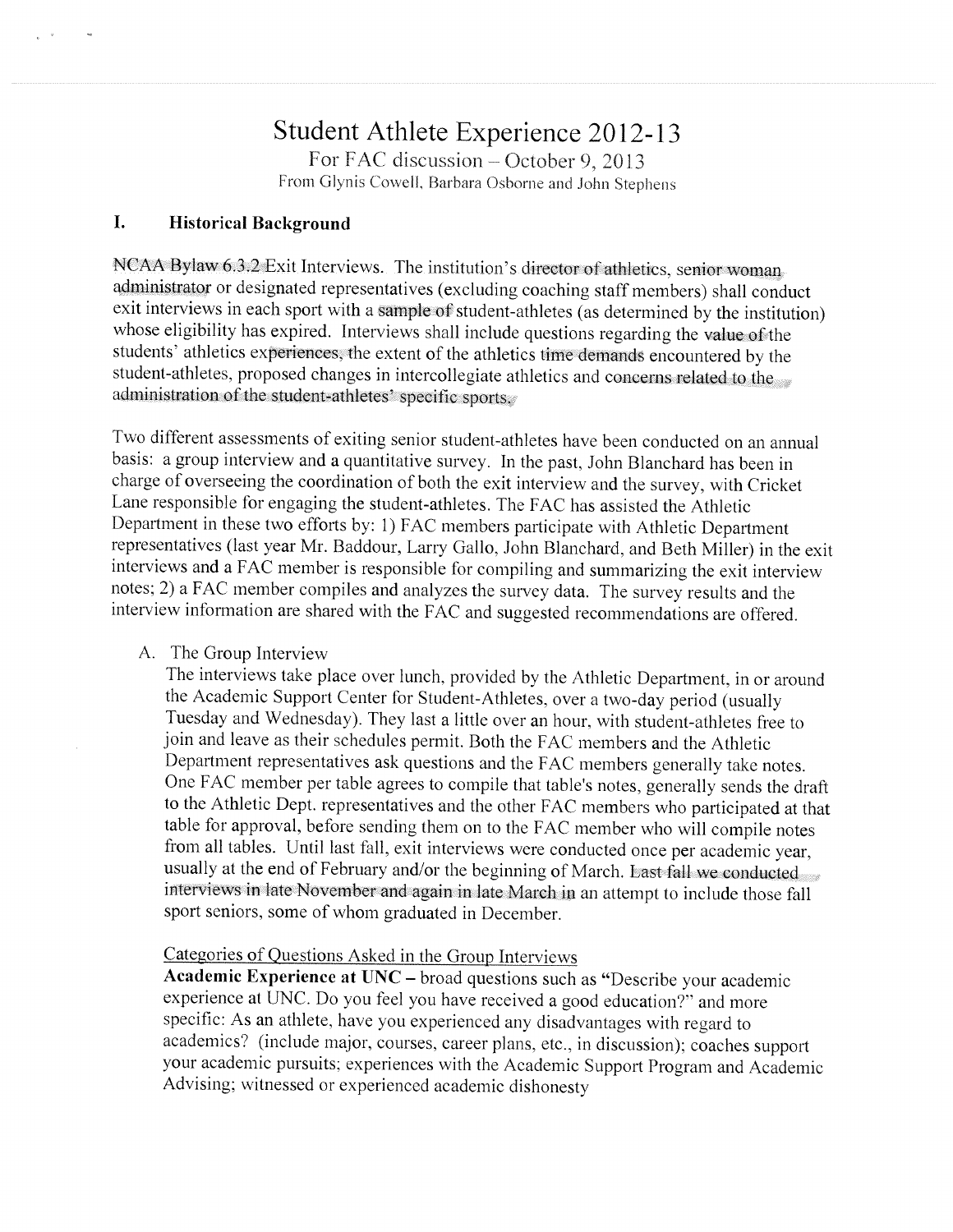Student Development at UNC – availability and quality of particular services (drug education seminars, community service opportunities, career development services, Carolina Leadership Academy)

Athletic Experience at  $UNC - coaches$  ability to teach/develop athletes; particular components of support (e.g., nutrition, psychologists), team climate and potential problems (e.g., hazing, alcohol/drug use; abusive relationships), equipment and facilities, ability to "go beyond the coach" with concerns to Athletics Administration

General - most positive aspects of your overall experience at UNC? What can be improved? If you could do it over again, would you choose Carolina? Would you choose to participate in your sport again?

#### **B.** Individual Surveys

Quantitative surveys have also been administered to all senior student-athletes at the end of their final season of eligibility. The surveys have been distributed through Cricket Lane's office in Student-Athlete Development. The surveys are anonymous, although the participant may choose to provide his/her name. The Athletics Department has transposed the data and a FAC committee member has completed the statistical analysis.

#### Questions Asked on the Quantitative Survey

Demographic data is collected. There are spaces for additional comments indicating strength(s)/positive and weakness(es)/negative. At the end, the student-athlete has the ability to request an in-person meeting with a member of the athletics administrative staff.

Likert-type data is collected on:

- Strength and conditioning
- Sports medicine
- Academic Support
- Student Athlete Development
- $\bullet$  Coaching
- Administration
- C. Strengths/Weaknesses/Comments on the Current System

Group Interviews

- Group interviews allow for more qualitative data; good conversation and exchange with FAC members and student-athletes
- Athletic department personnel participation/observation of the group interviews may suppress free sharing of opinions
- Group interviews as a research tool have inherent weaknesses (efficiency may require doing these in group settings, but this also might lead some students to be less forthcoming, and/or it might lead the conversation down a path that's the result of what one student starts with, rather than representing all participants more equally.
- Few FAC members have been able to participate in the interviews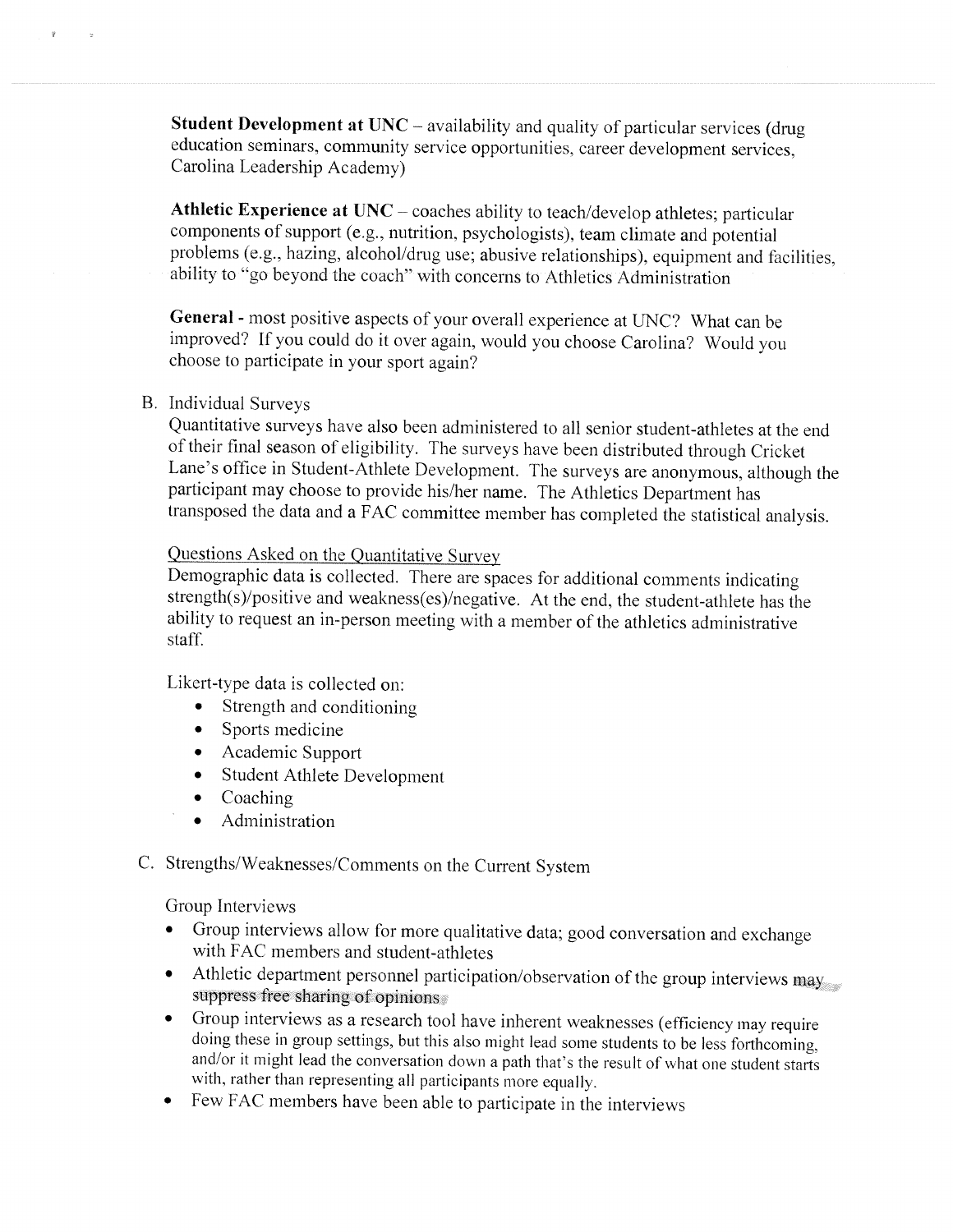- $\bullet$ Comments/suggestions from Barbara, Glynis and John:
	- a. In terms of the content, it might be useful to ask a bit more specifically about the academic opportunities available to student-athletes, e.g. were they able to take the courses or choose the major that they wanted; did they experience pressure to take some courses rather than others (not only an issue about courses at certain times or with labs, but getting to the more general concern that athletes are directed toward "easy" classes/profs).
	- b. In terms of the team climate questions, it might make sense to break "diversity" down, as this could include issues related to race/ethnicity, sexuality and/or gender.

Student-Athlete Surveys

 $\tilde{\mathcal{R}}$ 

- Easier and more flexible to administer; allows for individual replies. Designed to be completed fairly quickly.
- Very low response rate lessens the reliability of the data
- Possibility that only the positive and negative perspectives are presented, while those who are more moderate/centrist don't bother to complete the survey
- Survey question(s) may not truly provide the information FAC needs to inform  $\bullet$ the faculty and advise the Chancellor
	- $\circ$  Do you know of others on your team who have cheated, plagiarized, or committed other forms academic misconduct?
	- o Have you ever felt pressured to take a particular class, or not to take a particular class, in order to maintain your eligibility?
	- o Have you received different treatment in a class -- either better or worse -due to the fact that you are an athlete?
- Limited to seniors

#### **II. Moving Forward**

In examining the academic research related to student-athlete surveys, and also looking to see what peer institutions do, there is no magic formula. Some of the research indicates that surveys aren't worth the time or effort spent on them. Other institutions conduct personal interviews with each senior student-athlete – some of the interviews are conducted only by athletics department administrators, others are conducted by athletics department administrators and faculty, and at least one is conducted just by a faculty member. All indicate that this process is incredibly time consuming (1-2 or more hours per interview).

- 1. The Athletic Department will be revising the interview/survey for implementation in December 2012
	- a) FAC October meeting big picture: input on what kinds of information are most important to gather
	- b) FAC November meeting review/approve of revised process and instrument
- 2. What way(s) should FAC participate in assessing the student-athlete experience?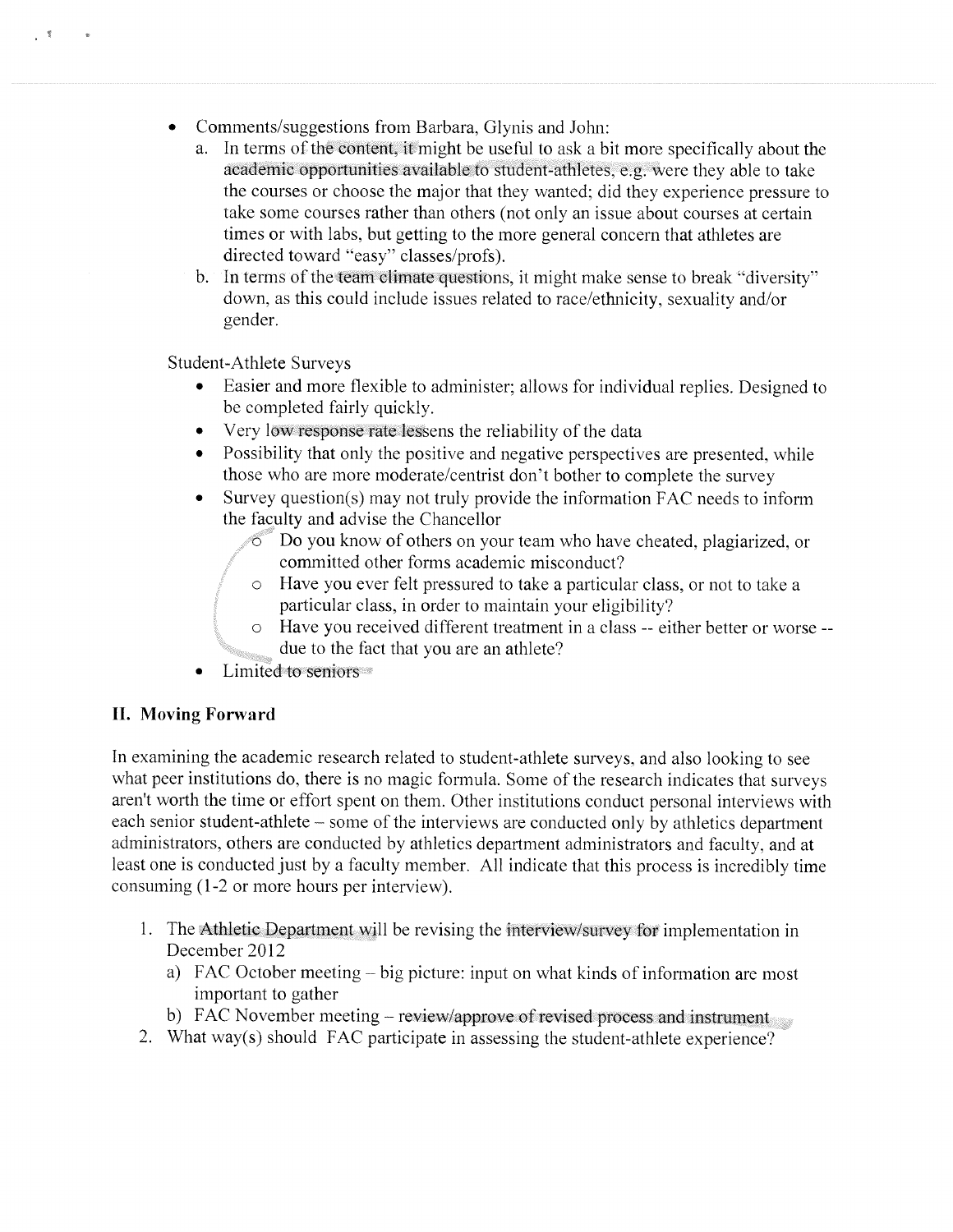# 2011-12 Senior Student-Athlete Exit Survey Results **Summary Report from Barbara Osborne**<br>First Draft 9/24/2012 – not for distribution

#### **Background**

In 2008 the exit survey instrument administered to all senior student-athletes at UNC was revised by a FAC subcommittee of Kathie Mullan Harris, Glynis Cowell, John Blanchard, and Cricket Lane based on input from<br>the Faculty Athletes Committee and Athletic Department advisors to the FAC. The revised survey included new<br>question survey instrument used in prior years. The revised exit survey was first administered to senior student-athletes at<br>UNC during the 2008-09 (n= 75) academic year and has been used each year since: 2009-2010 (N= 72), 2010-11 (N=59), and this year 2011-12 (N=46).

The exit survey collects data on 34 questions related to academic and athletic experiences at UNC, along with The extra sarvey concets data on 54 questions related to academic and atmetic experiences at UNC, along with<br>demographic information, GPA, and a question that relates to reasons for choosing UNC (Appendix A - Survey).<br>The strongly agree (5), respectively.

#### **Description of Sample**

Forty-six senior student-athletes completed exit surveys during the 2011-12 academic year. The sample was almost evenly balanced between males (23) and females (22). More white/Caucasian athletes (30) than nonwhites (15) completed the survey. The majority of senior student-athletes who completed the survey had<br>participated in non-revenue sports (33) compared to only 13 revenue sport student-athletes. See Appendix B for<br>the dist

#### **Methods**

### **Student-Athlete Recruitment and Response Rate**

At the end of each season, Cricket Lane, Director of Student-Athlete Development, emails the survey and attends team meetings to administer the survey to all senior student-athletes on all sports teams, both revenue and non-<br>revenue. In 2011-12, there were a total of 123 senior student-athletes; therefore the overall response rate w  $37%$ 

#### **Survey Scoring, Coding and Analysis**

Survey items were scored 1=strongly disagree and 5=strongly agree. Generally, statements were worded in a "positive" manner such that higher scores indicate approval or satisfaction with the particular sports/academic program topic under question (e.g., strength and conditioning program, sports medicine, academic support<br>program, coaching, etc.). Several items were not worded in a positive manner and are in **bold** #17-22 under Academic Support Program, and #30 under Coaching. As a result, lower scores were actually more desirable in just these cases. The wording of these items has remained consistent with previous surveys for comparability across time.

Not all of the student-athletes answered every question either out of choice or because the question was not applicable. The amount of missing data was negligible on any given item. The important exception was GPA which had 7 missing values.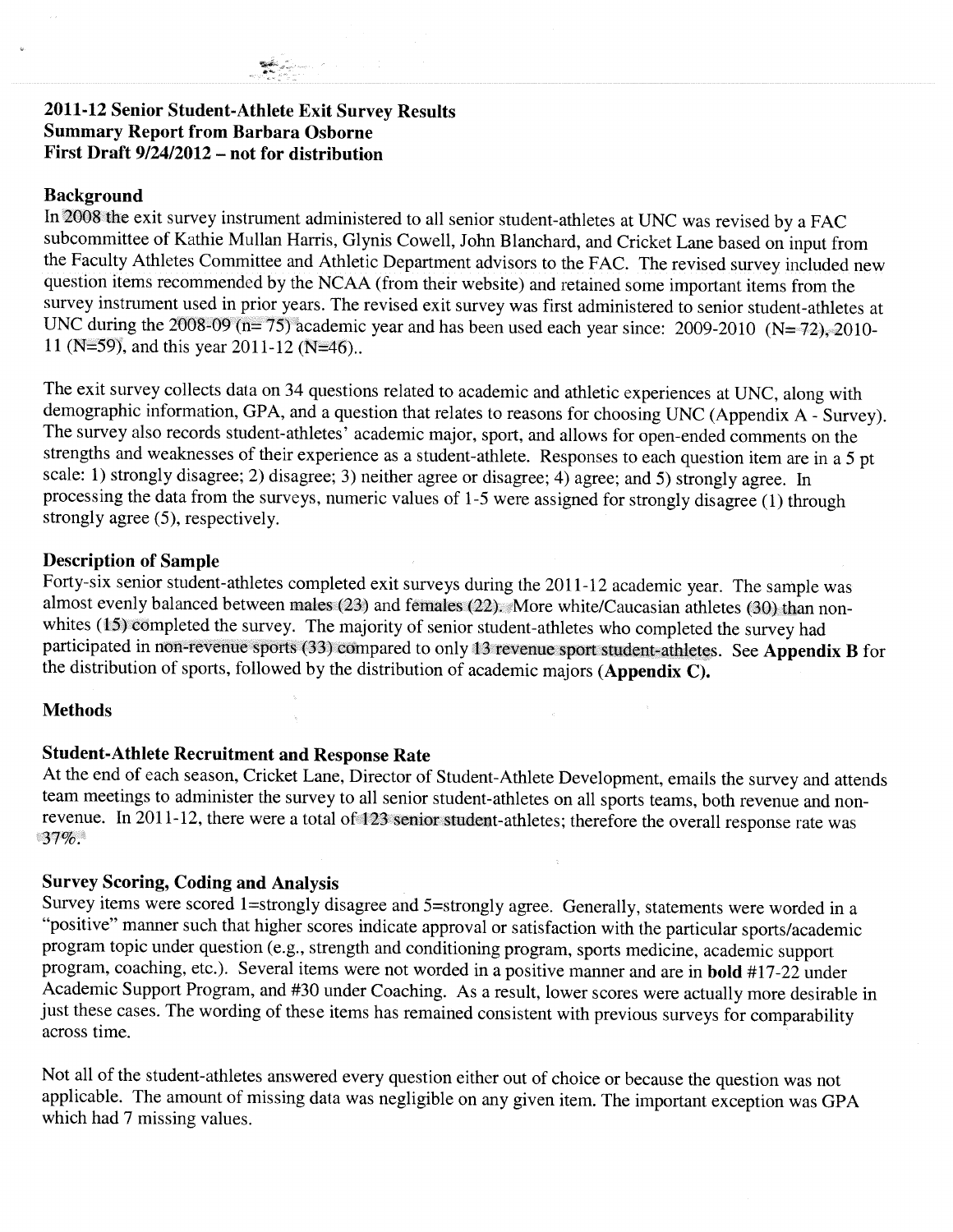Mean results were calculated for the overall sample of respondents and then were stratified by gender (male/female), race/ethnicity (white/non-white), and by athletes who participated in revenue/non-revenue sports. Significance tests for the difference between means were conducted using T-tests to test mean differences and a Chi Square to test differences in categorical proportions for all subgroup contrasts (e.g., gender, race, revenue/non-revenue); the shaded cells signify that the subgroup difference is statistically significant at a probability level of .05 or less in orange and p<.01 in blue.

Open-ended responses were compiled and coded by two independent coders.

### **Results**

<u> Andrew Ma</u>

#### **General Summary**

Overall results from the 46 senior student-athletes who completed the exit surveys for the 2011-2012 academic year indicate a fairly positive view of their UNC experience in both athletics and academics. The average response for all positive items is greater than 4.0 (i.e., between agree and strongly agree on the 5pt scale). Strength and Conditioning was very favorably perceived with mean score of 4.525 for all questions in that section; Q1 availability of weight room and staff and Q3 condition and maintenance of weight room had the highest score (mean=4.7). Student-athletes also gave the highest score (mean=4.7) to the physician availability  $(Q5)$ . Availability of the athletic trainers (Q6) also scored high (mean 4.6). The overall mean for the Sports Medicine section was 4.313. Student-Athlete Development services were also favorably received with an overall mean of 4.0. The Administration (mean=3.85), Coaching (mean=3.775) and Academic Support Programs (mean 3.7 for positively phrased questions) were viewed slightly less favorably, yet still in a positive manner.

Of the positively phrased questions, the lowest mean was 3.5 which is halfway between neutral and agreement. Q29 communication between coaching staff and academic staff had the lowest mean (mean=3.5). All of the questions with a mean of 3.6 were also in some way related to academics: Q14 level of support from academic support staff, Q15 accuracy of information/advising from academic support staff, Q16 tutors abiding by the Honor Code in providing assistance, and Q31 coach's support beyond athletics. The lowest reported item mean from the 2010-2011 academic year was 3.7.  $\leq_{\text{O}}$  do  $\sim$   $\sim$ 

Questions 17-22 in the Academic Support Program section inquired about the tension between athletics and academics for student-athletes. These questions were phrased in a negative manner, so lower scored indicate a more favorable response (i.e. a 1 response is strongly disagree that athletics impinges on academics). Mean responses to these items range from mean=2.4 (a rating between disagree and neutral) for Q17, reflecting a positive ability to select the academic major the student-athlete wanted to mean=3.4 (a rating between neutral and agree) for Q18, indicating a moderate inability to schedule the classes that the student-athlete wanted to take. Student-athletes were neutral (mean=3.0) whether participating in their sport leaves them too tired to pay attention in class (Q19), or that participation has negatively affected their grades (Q22). All other negatively phrased questions had means between 2.5 and 2.8, indicating that student-athletes value their academic performance  $(Q21)$ , the coaching staff emphasizes the importance of academic achievement  $(Q30)$  and that athletics participation does not leave student-athletes too tired to do homework or prepare for class (Q20). These results are quite positive and suggest that responding student-athletes maintain a good balance between athletics and academics.

#### **Subgroup Differences and Related Trends**

Significant differences between all subgroups were found for two questions (Q19 and Q20). Females slightly disagreed that participating in sport left them too tired to pay attention in class or to do their homework (mean=2.5) while males slightly agreed (mean=3.2) that they were too tired to complete homework, and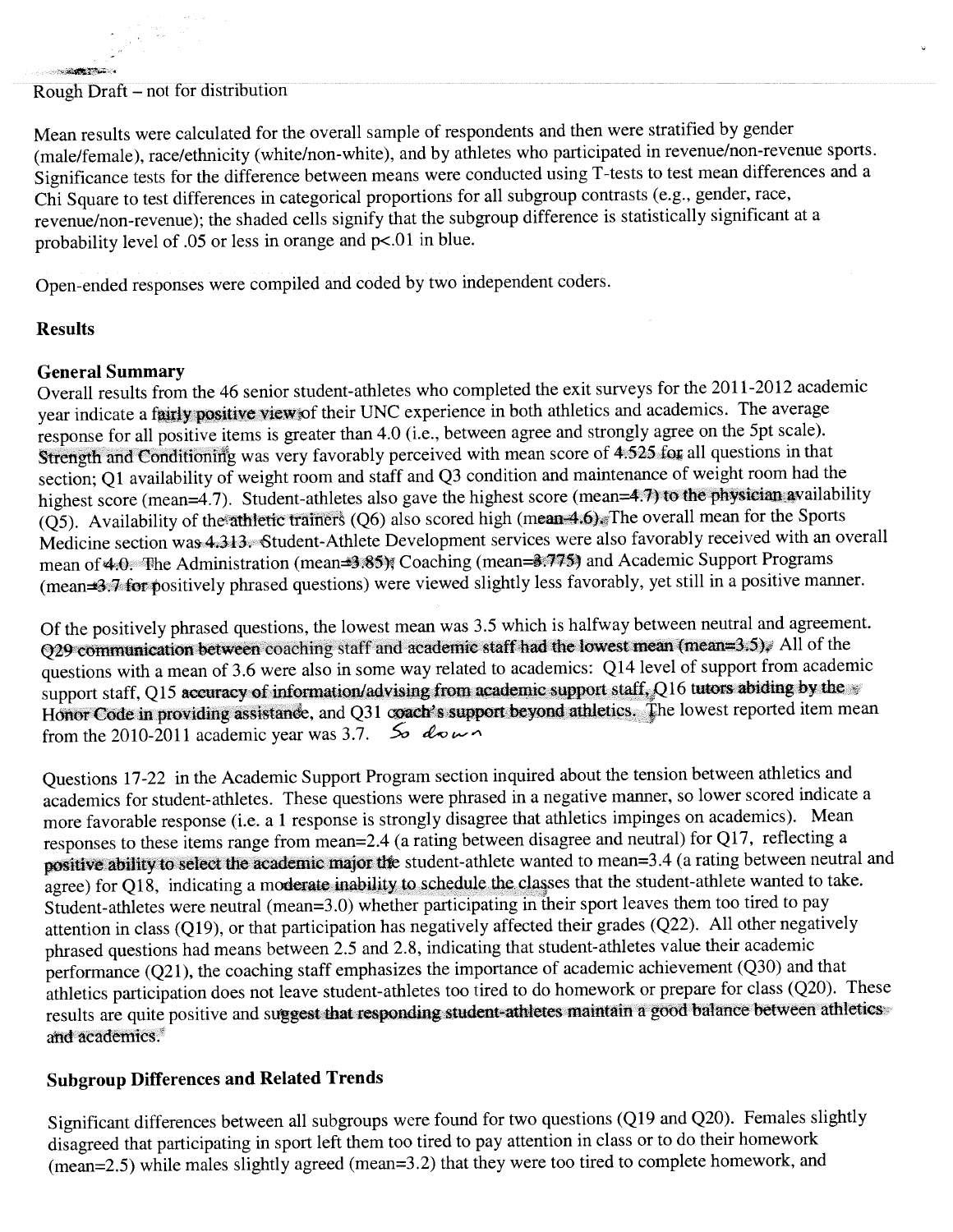somewhat agreed (mean=3.5) that they were too tired to pay attention in class. Similarly, white student-athletes slightly disagreed that participating in sport left them too tired to pay attention in class (mean=2.6) or to do their homework (mean=2.5) while non-whites slightly agreed (mean=3.4) that they were too tired to complete homework, and somewhat agreed (mean=3.7) that they were too tired to pay attention in class. Non-revenue sport student-athletes somewhat disagreed that participating in sport left them too tired to pay attention in class or to do their homework (mean=2.5) while revenue sport student-athletes somewhat agreed (mean=3.6) that they were too tired to do homework, and agreed (mean=4.2) that they were too tired to pay attention in class.

Gender differerences. Two other questions (Q21, Q30) indicated a significant difference based on gender. While females disagreed (mean=2.0) that athletic performance was more important than academic performance (Q21), males were neutral (mean=3.0). Females also somewhat disagreed that the coaching staff expected them to earn grades to remain eligible (Q30, mean=2.4) while males were neutral (mean=3.0). These gender differences may be explained by different values placed on academics between non-revenue and revenue sport student-athletes (discussed further in that section).

Differences by race/ethnicity. There were four questions that found significant differences based on race/ethnicity in addition to Q19 and Q20 discussed previously. White student-athletes looked more favorably upon the training techniques and safety in the strength and conditioning program  $(Q2)$  and in the development of individualized off-season strength and conditioning programs (Q4) than non-white student-athletes. Similarly, white student-athletes were more satisfied with the level of commitment displayed by the coaching staff to rules enforcement (Q32) and the overall conduct of the athletics administration regarding student-athletes (Q34).

Revenue/non-revenue sport differences were much more prevalent among student-athlete respondents in 2011-12. Overall student-athletes in revenue sports were less pleased with their experience that non-revenue sport student-athletes. Only the level of communication between sports medicine staff and coaches (Q12) scored significantly more positive for revenue sport student-athletes (mean=4.5) compared to those in non-revenue sports (mean=3.7). In addition to Q19 and Q20 reported previously, revenue sport student-athletes indicated that they were less likely to select the academic major they really wanted (Q17), their athletics performance is more important than their academic performance (Q21), and their grades have suffered due to their participation in sport (Q22) as compared to non-revenue sport student-athletes. Revenue sport student-athletes somewhat agreed  $(mean=3.5)$  that the coaching staff only expected them to earn grades that would keep them eligible  $(Q30)$  while non-revenue sport athletes somewhat disagreed (mean=2.4). Revenue sport athletes were also less satisfied with student-athlete development experiences (Q23, Q25, Q26) although their overall means were still favorable  $(mean=3.5)$ . The level of commitment of the coaching staff to rules compliance  $(Q32)$  was rated lower by revenue sport student-athletes (mean=3.3), while non-revenue sport athletes were more satisfied (mean=4.3). Similarly, revenue sport student-athletes were more neutral toward the overall conduct of the athletics administration regarding student-athletes (Q34, mean=3.3) while non-revenue sport student-athletes were more pleased (mean=4.1).

### **Principal Reasons for Choosing Carolina**

In the overall sample of senior student-athletes who completed the exit survey, the main reasons why studentathletes reported choosing to attend North Carolina were: academics (76.1%), followed facilities (73.9%) and social life  $(73.9\%)$ .

#### **GPA**

The average GPA for the senior student-athletes who responded to the exit survey in 2011-12 was 3.10, which was the same as reported for 2010-2011. Difference in GPA by gender were not statistically different. Studentathlete mean grade point average was significantly different based on race/ethnicity, with a reported mean of 3.3 for white student-athletes and a mean of 2.8 for non-white student athletes  $(n=39)$ . There was also a statistically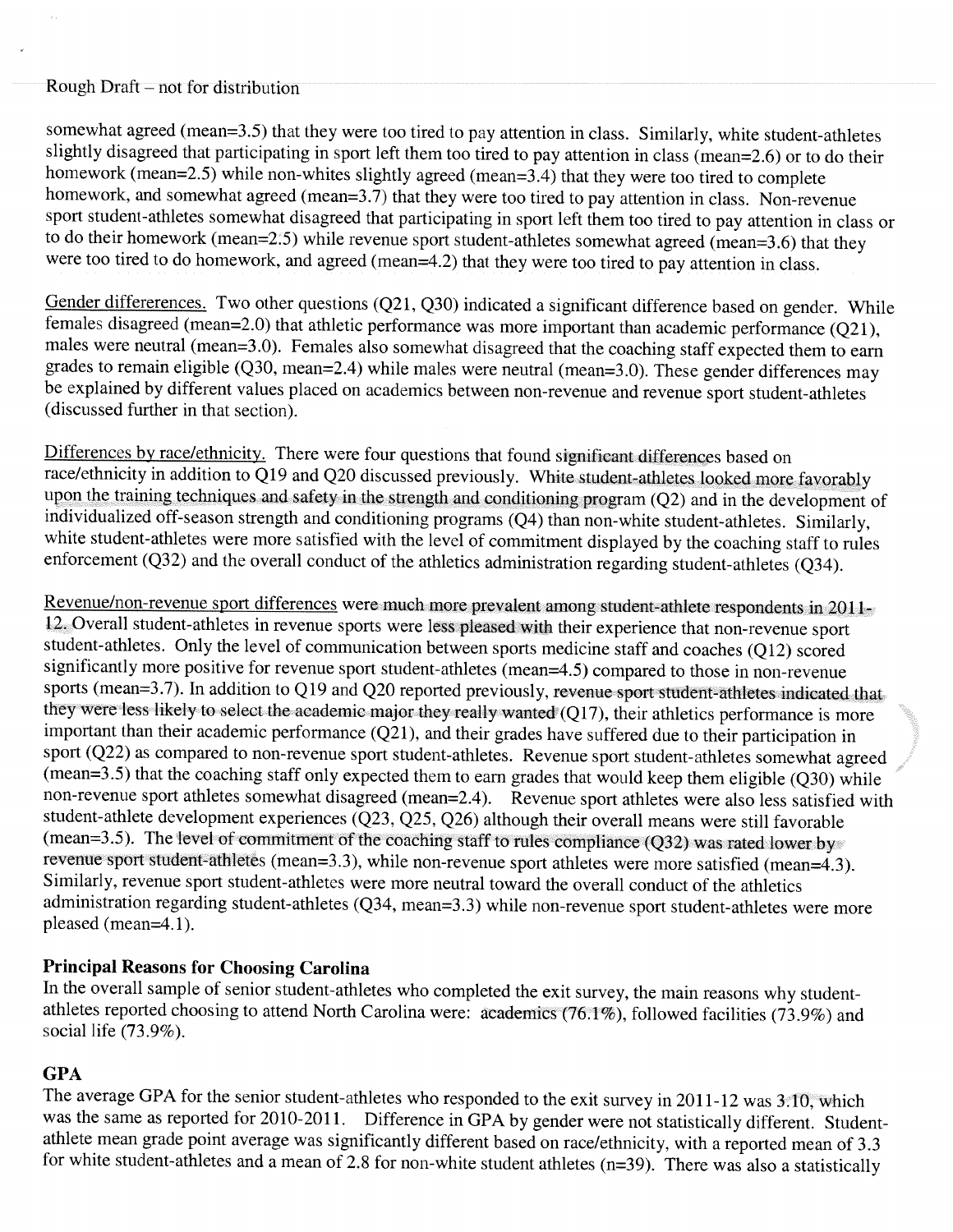significant difference between revenue and non-revenue sport student-athletes reported mean grade point average (revenue mean= $2.6$ , non-revenue mean= $3.3$ ).

#### **Student-Athlete Open-ended Comments**

Space was provided for students-athletes to leave written comments on strengths/weaknesses related to their experience at UNC. The Carolina Leadership Academy was cited as a strength by 32% of the respondents. Other strengths acknowledged by student-athletes included the overall college/campus experience at UNC, team cohesion, athletic training, and support for injured student-athletes. Opinions about student-athlete services were mixed with 32% of respondents viewing it as a strength and 36% indicating it was a weakness. A perception of inequality in treatment between revenue and non-revenue sports was reported by 16% of respondents. Poor student-athlete coach relationships (12%), including coaching turnover, dissatisfaction with coach's attitude, and quality of coach were expressed by a few respondents. Poor communication between coaches and medical/athletics training staff was identified as a weakness, and one complaint was made about perceived gender bias in athletics training staff availability.

Overall Summary: In general, senior student-athletes who completed the exit surveys in 2011-2012 rated both the athletic and academic experiences at UNC quite favorably. It is likely that many of the significant differences reported between revenue and non-revenue sport student athletes are the lingering effects of the NCAA investigation and sanctions, and the heightened national and local press associated with the football and athletics program. In spite of these stressors, senior student-athletes were generally quite favorable about their time and experiences at UNC.

Scrutiny of the athletics program and subsequent investigations on campus have resulted in many changes in leadership, staffing, policies and procedures. Care should be taken in assuring that these changes result in improved experiences for student-athletes. Significant differences between non-revenue and revenue sport student-athletes' experiences should be minimized. Any differences related to emphasis on academic achievement should be eliminated, with all student-athletes positively valuing their education at UNC. Similarly, all student-athletes should be receiving the same messages regarding the importance of their education from the coaching staff.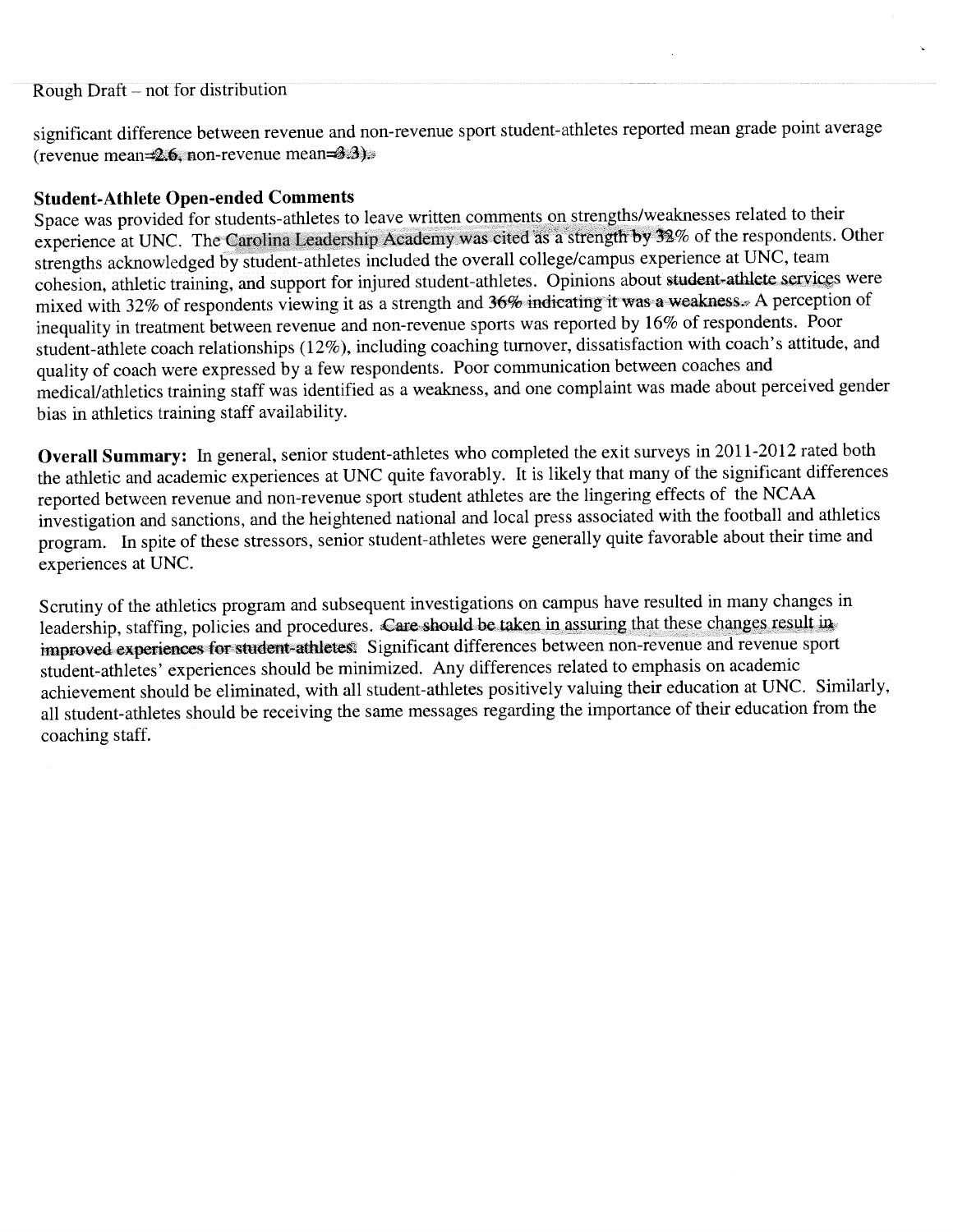# **Appendix A - Survey**

 $\bar{\bar{\mathbf{z}}}$ 

| Sport:<br>Gender: Female<br>Race: Asian/Pacific______ American Indian                           | Date of Evaluation: 1 /<br>Your name ( <b>OPTIONAL</b> );<br>Male<br>Estimated GPA entering Spring 2009<br>Maior<br>Alaskan Native Hispanic<br>Black/Non Hispanic<br>White<br>Other<br>Reason You Chose to Attend UNC: Academics_education Specific sport program<br>Coaches Teammates<br><b>Facilities</b><br>Social Life                                                                                                     |
|-------------------------------------------------------------------------------------------------|--------------------------------------------------------------------------------------------------------------------------------------------------------------------------------------------------------------------------------------------------------------------------------------------------------------------------------------------------------------------------------------------------------------------------------|
| <b>RATING:</b>                                                                                  | Thank you for agreeing to complete this Student-Athlete Survey regarding your experiences as a student-athlete (s/a) at the University of North Carolina. Your<br>responses will be CONFIDENTIAL. Using the following scale, please rate your experiences as a UNC student-athlete. Please return this survey to Dr. Cricket Lane.                                                                                             |
| <b>Strongly Agree</b><br>Agree<br><b>Neutral</b><br><b>Disagree</b><br><b>Strongly Disagree</b> | Exemplary performance in all areas.<br>Surpasses the standards and performance expectations in many important areas.<br>Good performance. Consistently meets standards and performance expectations in important areas.<br>Performance does not meet expectations in some important areas; below expected levels. Improvement needed.<br>Performance falls below expectations in many areas. Substantial improvement critical. |

 $\bar{z}$ 

|    |                                                                                                                                       | Strongly<br>Agree | Agree | Neutral | Disagree | <b>Strongly Disagree</b> | <b>N/A</b> |
|----|---------------------------------------------------------------------------------------------------------------------------------------|-------------------|-------|---------|----------|--------------------------|------------|
|    | <b>STRENGTH &amp; CONDITIONING (S &amp; C)</b>                                                                                        |                   |       |         |          |                          |            |
| 1. | The weight room and its staff are<br>available to me.                                                                                 |                   |       |         |          |                          |            |
| 2. | The staff utilizes safe, effective<br>and current training techniques.                                                                |                   |       |         |          |                          |            |
| 3. | The weight room is in good<br>condition and maintained well.                                                                          |                   |       |         |          |                          |            |
| 4. | The staff develops off-season<br>programs with clear individual<br>goals.                                                             |                   |       |         |          |                          |            |
|    | <b>SPORTS MEDICINE</b>                                                                                                                |                   |       |         |          |                          |            |
| 5. | Sports medicine physicians are<br>available to me.                                                                                    |                   |       |         |          |                          |            |
| 6. | Sports medicine athletic trainers<br>are available to me.                                                                             |                   |       |         |          |                          |            |
| 7. | I am pleased with the level of care<br>I receive from sports medicine<br>physicians.                                                  |                   |       |         |          |                          |            |
| 8. | I am pleased with the level of care<br>I receive from athletic trainers.                                                              |                   |       |         |          |                          |            |
| 9. | I am pleased with the level of<br>coverage by sports medicine at off-<br>season practices and competition.                            |                   |       |         |          |                          |            |
|    | 10. I am pleased with the level of care<br>received from sports medicine staff<br>regarding rehab and athletically<br>related issues. |                   |       |         |          |                          |            |
|    | 11. I am pleased with the level of<br>communication between sports<br>medicine staff and student-<br>athletes.                        |                   |       |         |          |                          |            |
|    | 12. I am pleased with the level of<br>communication between sports<br>medicine staff and coaches.                                     |                   |       |         |          |                          |            |
|    | <b>ACADEMIC SUPPORT PROGRAM</b>                                                                                                       |                   |       |         |          |                          |            |
|    | 13. The academic support staff is<br>available to me.                                                                                 |                   |       |         |          |                          |            |
|    | 14. I am pleased with the level of<br>support from the academic support<br>staff.                                                     |                   |       |         |          |                          |            |
|    | 15. I am pleased with the accuracy of<br>information/advisement I receive<br>from the academic support staff.                         |                   |       |         |          |                          |            |
|    | 16. Tutors abide by Honor Code in<br>providing academic assistance to                                                                 |                   |       |         |          |                          |            |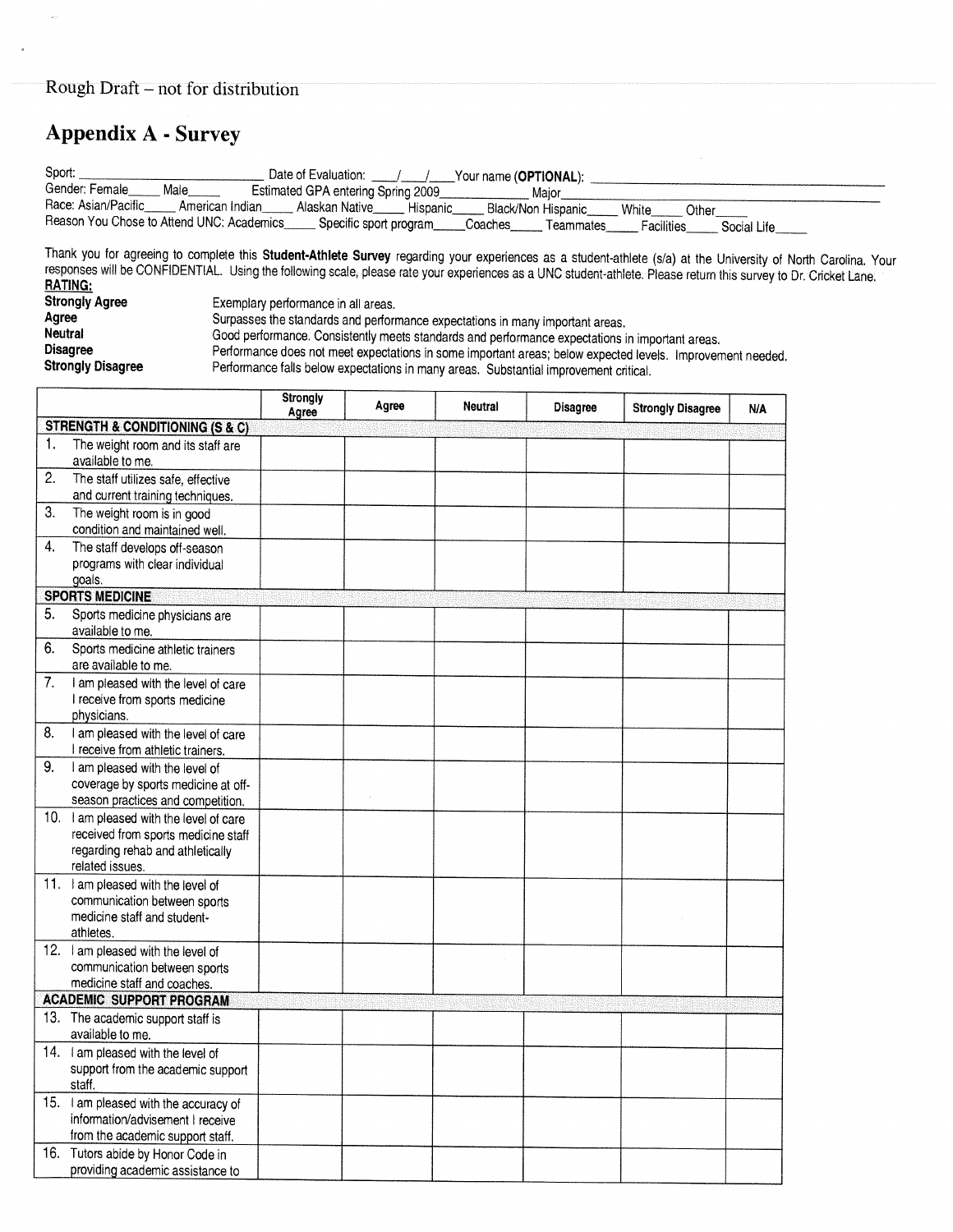|     |                                                                                                                                                | Strongly<br>Agree | Agree | <b>Neutral</b> | <b>Disagree</b> | <b>Strongly Disagree</b> | N/A |
|-----|------------------------------------------------------------------------------------------------------------------------------------------------|-------------------|-------|----------------|-----------------|--------------------------|-----|
|     | student-athletes.                                                                                                                              |                   |       |                |                 |                          |     |
|     | 17. Participating in my sport has<br>kept me from selecting the<br>academic major I really wanted.                                             |                   |       |                |                 |                          |     |
|     | 18. Participating in my sport has<br>kept me from scheduling<br>courses that I wanted to take.                                                 |                   |       |                |                 |                          |     |
|     | 19. Participating in my sport leaves<br>me too tired or preoccupied to<br>pay attention in class.                                              |                   |       |                |                 |                          |     |
|     | 20. Participating in my sport leaves<br>me too tired to complete my<br>homework or preparation for<br>class.                                   |                   |       |                |                 |                          |     |
|     | 21. My athletic performance is more<br>important to me than my<br>academic performance.                                                        |                   |       |                |                 |                          |     |
|     | 22. My grades have suffered due to                                                                                                             |                   |       |                |                 |                          |     |
|     | my participation in my sport.<br>STUDENT-ATHLETE DEVELOPMENT                                                                                   |                   |       |                |                 |                          |     |
| 23. | The quality of my experience with                                                                                                              |                   |       |                |                 |                          |     |
|     | s-a development was good.                                                                                                                      |                   |       |                |                 |                          |     |
|     | 24. The student-athlete development<br>staff was accessible to me.                                                                             |                   |       |                |                 |                          |     |
|     | 25. I am pleased with the level of<br>support from the student-athlete<br>development staff.                                                   |                   |       |                |                 |                          |     |
|     | 26. I am pleased with the quality of<br>personal development programs.<br>(alcohol and other drug education)                                   |                   |       |                |                 |                          |     |
| 27. | I am pleased with the quality of<br>career development services.                                                                               |                   |       |                |                 |                          |     |
|     | <b>COACHING</b>                                                                                                                                |                   |       |                |                 |                          |     |
| 28. | My head coach fostered a strong<br>academic atmosphere.                                                                                        |                   |       |                |                 |                          |     |
| 29. | The coaching staff and the<br>academics staff communicate well.                                                                                |                   |       |                |                 |                          |     |
|     | 30. The coaching staff expects me<br>to just earn the grades needed to<br>remain eligible.                                                     |                   |       |                |                 |                          |     |
| 31. | I am pleased with the level of<br>coach's support of student-athletes<br>beyond athletics.                                                     |                   |       |                |                 |                          |     |
|     | 32. I am pleased with the level of<br>commitment displayed by the<br>coaching staff to adhere to NCAA,<br>conference, and institutional rules. |                   |       |                |                 |                          |     |
|     | <b>ADMINISTRATION</b><br>33. The athletics administration is                                                                                   |                   |       |                |                 |                          |     |
|     | available to me.                                                                                                                               |                   |       |                |                 |                          |     |
|     | 34. I am pleased with the overall<br>conduct of the athletics<br>administration regarding student-<br>athletes.                                |                   |       |                |                 |                          |     |

Please use the space below to make any additional comment s that you care to make about your team or your experience at Carolina.

Strength(s)/Positives:

Concerns/Weaknesses: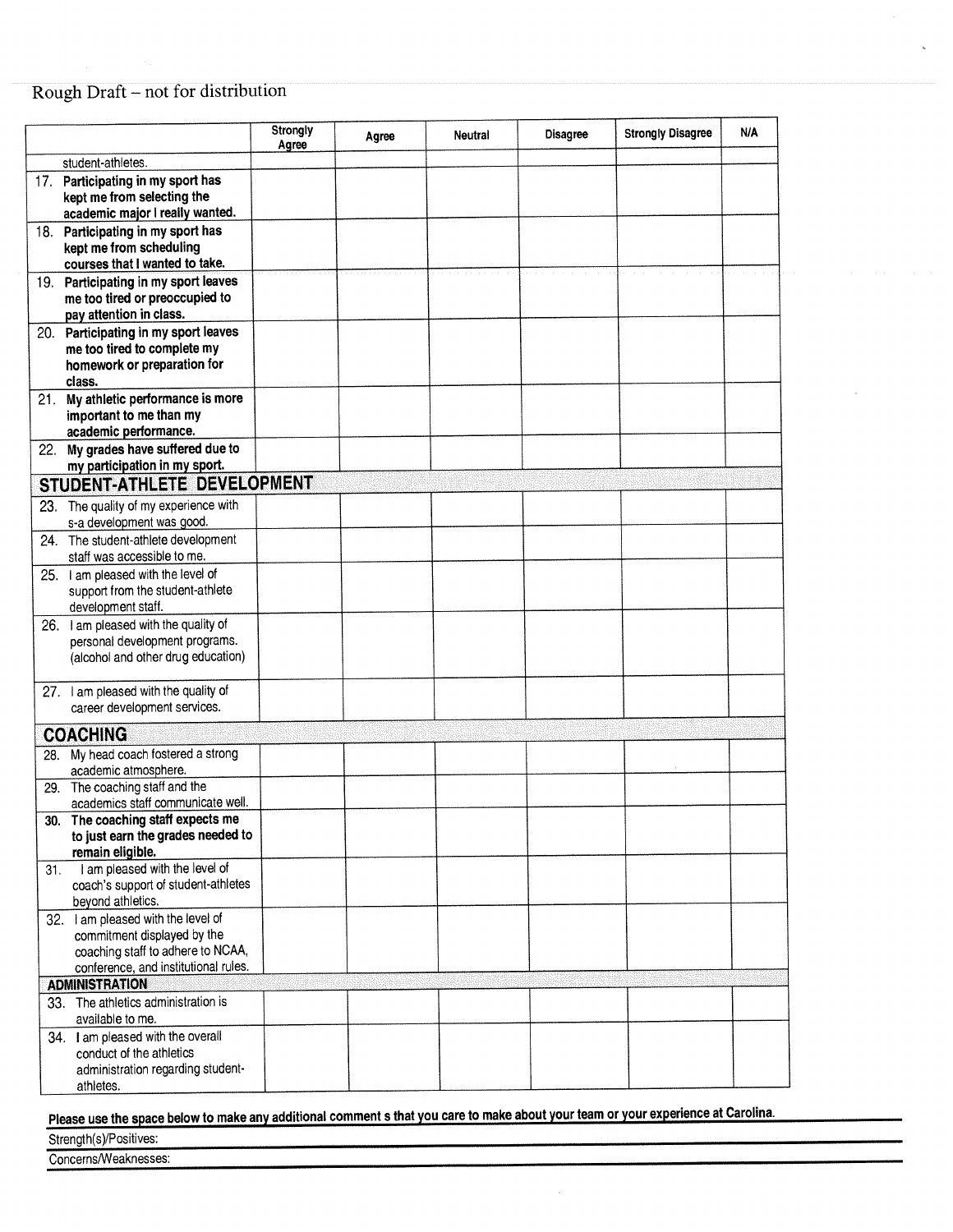$\lambda$ 

 $\frac{1}{2}$ 

Do you wish to request an in-person meeting with a member of the institution's administrative staff? Yes  $N_0$ If so, please contact the Athletic Department as soon as possible to schedule this meeting.

> Thank you for taking the time to complete and return this survey to Dr. Cricket Lane The results will be used to better serve student-athletes at the University of North Carolina

## **Appendix B - Distribution of Sports**

| $\overline{2}$   |
|------------------|
| 3                |
| $\overline{2}$   |
| $12\,^{\circ}$   |
| 1                |
| pin <sub>a</sub> |
| 1                |
| 1                |
| 1                |
| 1                |
| 5                |
| $\mathbf{1}$     |
| 7                |
| $\overline{2}$   |
| $\mathbf{1}$     |
| 4                |
| 1                |
|                  |

# **Appendix C - Distribution of Majors**

| Art                          | 1              |
|------------------------------|----------------|
| <b>Political Science</b>     | 1              |
| AFAM                         | $\overline{2}$ |
| <b>Biology</b>               | $\overline{2}$ |
| Chemistry                    | $\mathbf{1}$   |
| <b>JOMC</b>                  | 15             |
| Economics                    | 3              |
| English                      | 1              |
| EXSS                         | 10             |
| History                      | $\overline{2}$ |
| <b>International Studies</b> | 1              |
| Math                         | $\overline{2}$ |
| Management and Society       | 1              |
| Psychology                   | $\overline{2}$ |
| Public Policy                | 1              |
| <b>Political Science</b>     | 2              |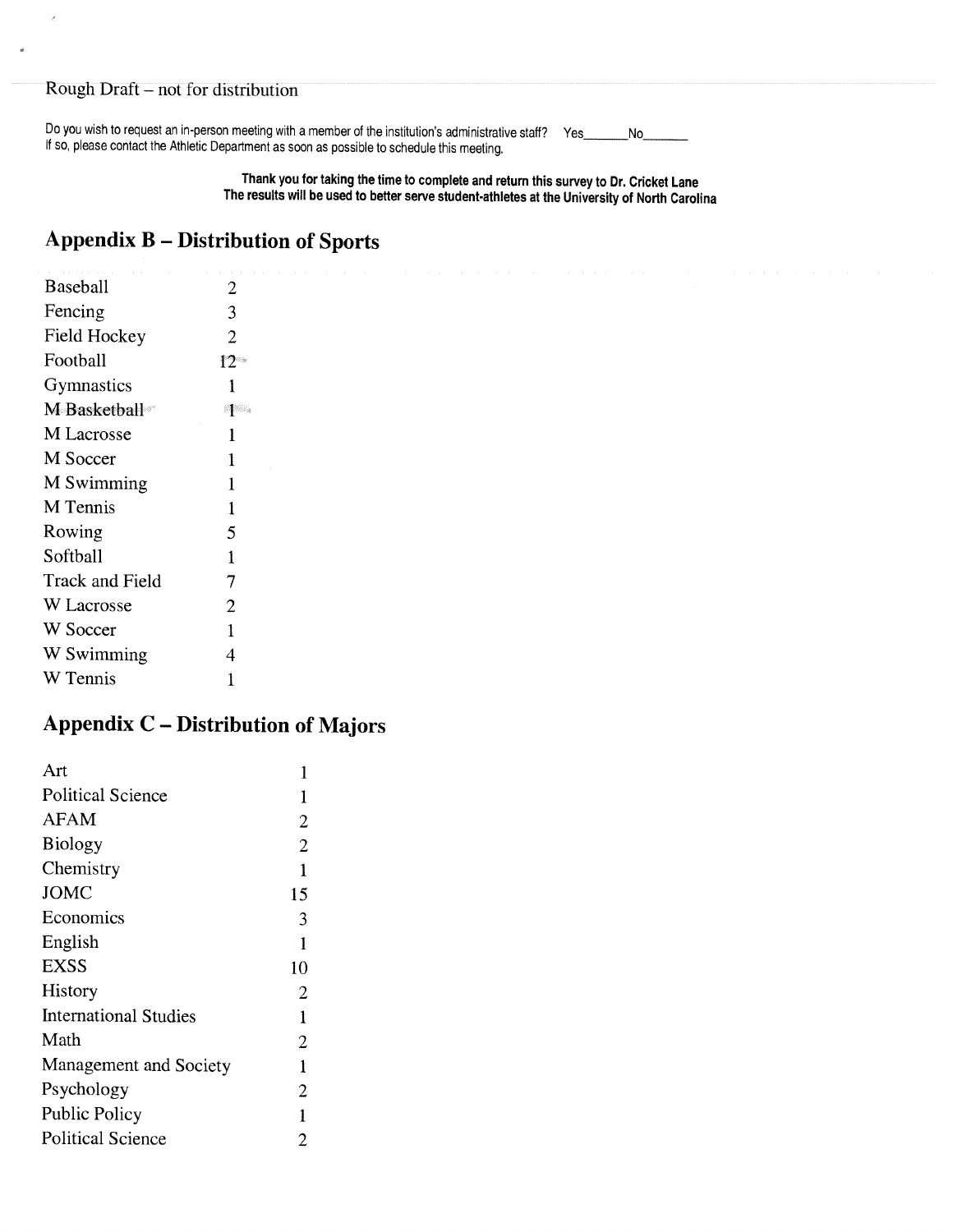# Senior Student-Athlete Exit Interviews, Fall 2011 and Spring 2012

Prepared by Glynis Cowell

### **Summary of Results**

Overall, the student-athletes interviewed felt their academic and athletic experiences at UNC-CH were very positive. The majority agreed they made the right decision in attending this university and would choose to do so again as student-athletes. Their specific comments on a variety of issues are summarized in this report: academic experience including relationships with faculty, disadvantages of being a student- athlete, coaches' support of academic pursuits, experiences with the Academic Support and Academic Advising Programs, and knowledge of academic dishonesty; student development focused on services provided; athletic experience including instruction from coaches, support from Sports Medicine, team climate, equipment and facilities, and availability of Athletics Administration; and general comments regarding positive aspects of the overall experience and suggestions for improvement. The summary is followed by some recommendations based on these results.

### **I. Academic Experience**

**Overall experience.** The majority of student-athletes interviewed were pleased with their academic experiences at UNC-CH and described them as positive and challenging with regard to balancing schedules. A few mentioned learning from adversity, and for the most part, feeling supported. Two others felt they could have been pushed more academically.

Relationships with faculty. While some expressed that it is difficult to be a student and an athlete, especially with regard to office hours, absences and missed exams due to competition, others described their relationships with faculty as good, indicating that in general, professors are supportive and accommodating. [Note: Steps are already being taken to clarify for faculty the University attendance policy.]

Disadvantages of student-athletes with regard to academics. Disadvantages with regard to class attendance were also mentioned here, along with the sense that academic expectations for some firstyear student-athletes could be higher, based upon the level of preparation coming out of high school. Completing a major in Education is a challenge for student-athletes, as are internships. [Note: a subcommittee including members of FAC and representatives from the School of Education met in 2011-2012 and are developing a plan to make a major in Education possible for student-athletes.]

Coaches' support of academic pursuits. In general, student-athletes felt their coaches were encouraging and supportive of academics, although there were some differences among sports.

Academic Support. Comments were mixed regarding guidance received and there were some issues reported related to the tutoring program including availability and quality of tutors for specific courses.

Academic dishonesty. While they recognized that there is academic dishonesty among students in general, the consensus was that academic dishonesty is not a serious issue for student-athletes.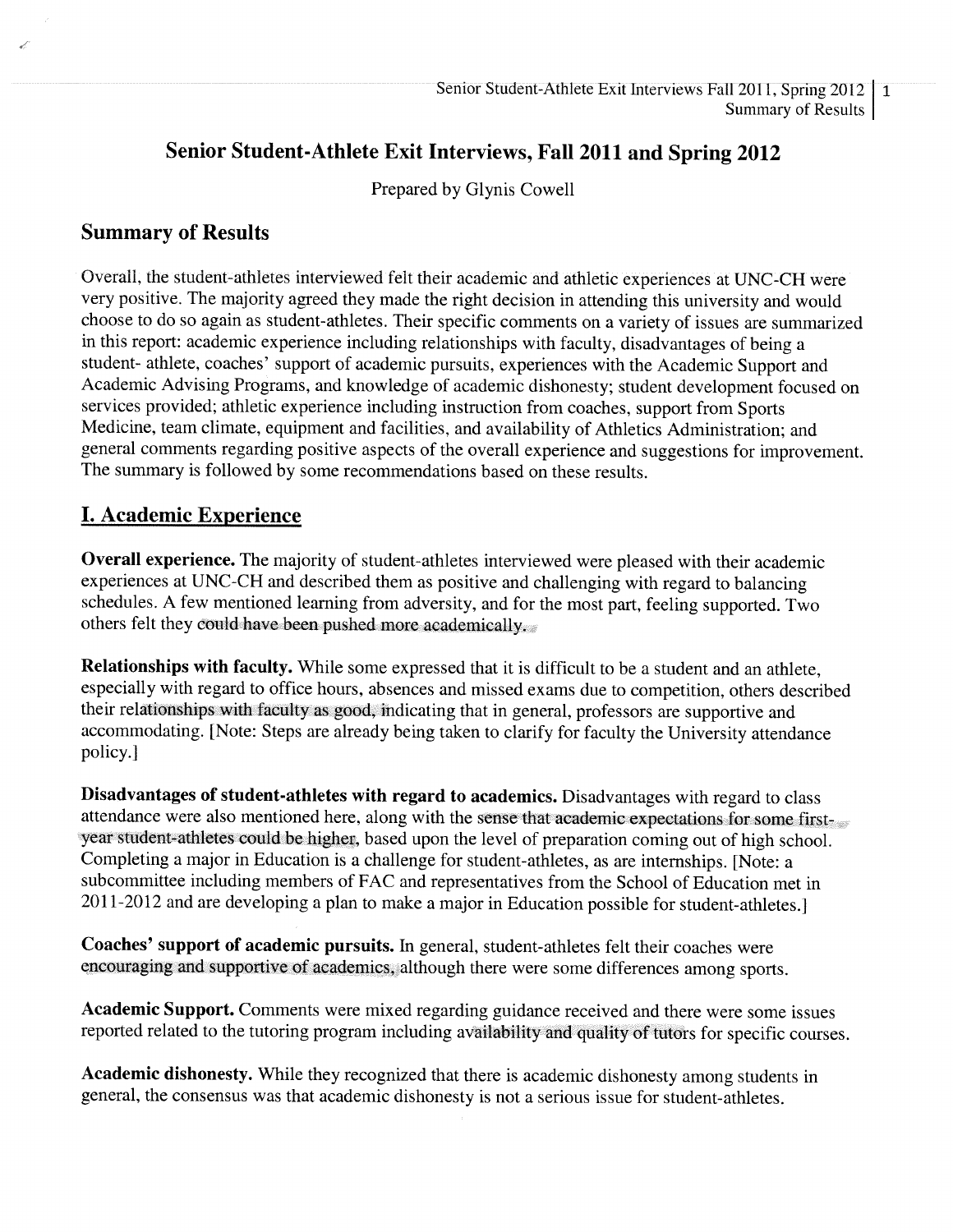### **II. Student Development**

Available services. Student-athletes voiced a variety of opinions regarding student development. For the most part, they were complimentary of the services. With regard to drug education seminars, many felt that focus should be on specific data/information and testimonials rather than on advice. Comments on community service opportunities were positive, citing a variety of experiences including working with Habitat for Humanity, serving in soup kitchens, acting as big buddies and making hospital visits. While some student-athletes stated they did not take advantage of career development services, primarily due to lack of time and/or of awareness of the resources, others felt it is a good resource that is becoming more visible and could perhaps take advantage of social media to publicize resources and events. The use of graduate athlete mentors was also discussed to promote career development. Comments were also positive regarding the Carolina Leadership Academy, with special praise for the Veteran Leaders Program.

# **III. Athletic Experience**

Overall experience. The majority agreed they had a good experience as an athlete at UNC-CH. There was some discussion of issues caused by coaching changes and coaches' handling of student-athletes who lack commitment and a strong work ethic on and off the field.

Coaches: instruction and development. Those who responded indicated that coaches did teach the athletes their sport and helped them develop into better athletes.

Sports Medicine. Comments regarding doctors and trainers were varied but for the most part positive. Issues expressed involved uneven coverage across teams, a large team that had only 1 head trainer and 2 graduate assistants who could not meet all the needs of those student-athletes, coaches overriding a trainer's guidance, and some disagreement with how the research on concussions impacts play. Comments were favorable with regard to the strength and conditioning staff and the nutrition program. Concerning the sports psychologists, student-athletes indicated that some teams may not be aware of this service while others could have taken advantage of the resource if it were more positively viewed and more readily available. The suggestion was made that the sports psychologists meet individually with teams.

Team climate with respect to diversity, hazing, gambling, alcohol and other drugs. A few studentathletes shared specific comments: one regarding a positive team experience with an openly gay/lesbian team member, and two negative remarks involving separate racial groups within a team and a hazing issue that was addressed by the Athletic Department and the Dean of Students. Beyond a mention of small-scale poker, there were no issues regarding gambling. Comments about alcohol and other drugs suggested that alcohol is readily available but use varies by team and the individuals on a team.

Equipment and facilities. Most student-athletes who responded reported issues with facilities. The women's tennis facility is off campus which affects attendance. The suggestion was made to hold one or two home matches at the Cobb courts. The rowing team holds "home" meets on Lake Wheeler and for practice and training they share space with the public at University Lake where bathrooms are sometimes locked, racks do not fit all kinds of boats and the lake is too small for a full race. The fencing team has reportedly had one home meet in four years. According to one student athlete, EXSS classes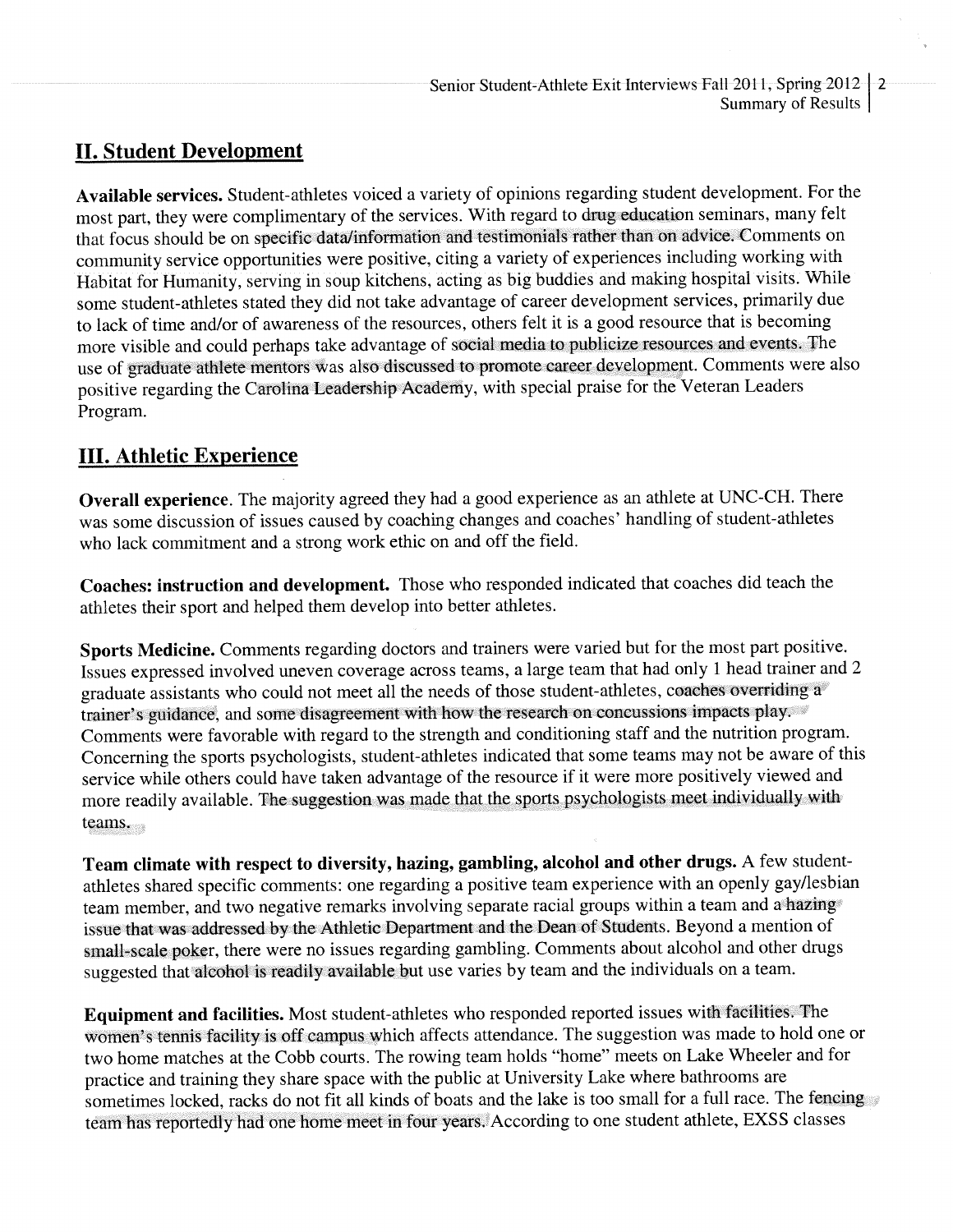have a 2-mile run while the team is practicing and people from the community also run on the track during practice. Also mentioned was the lack of coverage by the DTH of some teams.

Availability of Athletics Administration. While several student-athletes felt they could contact the Athletics Administration with issues, and some already had, to others it did not appear to be clear whom to contact. A suggestion was made that administrators could travel to competition once or twice so student-athletes could get to know them.

# **IV. General Comments**

Most positive aspects of overall experience. There were numerous positive aspects mentioned by the student-athletes. There were multiple comments on the atmosphere of Carolina athletics, including excellence, camaraderie and pride. There were also several comments regarding the Carolina Leadership Program, team relationships, development as an athlete, time management, networking with coaches and others and the Academic Support Program and staff. Other positive comments involved training facilities, including for non-revenue sports, history professors, perspective on life and life lessons.

Suggestions for improvement. The comments included a need for more information for graduate school and an earlier start with career services; more equitable investment in facilities across sports; coaching issues involving managing internal conflicts, balancing influence and power among physicians, trainers, and coaches, and the need for a workshop for coaches on how to communicate with female student-athletes about weight; more out-of-state travel for the track team and a home meet for the fencing team; and clarifying for student-athletes the 20-hour per week rule—what is included in those 20 hours.

Perceived constraints of being an athlete. There were few responses for this category, perhaps because they had already voiced their opinions in responding to previous questions, however study abroad was not possible for one and a lack of time to focus on post-graduation plans was an issue for another.

Decision to attend UNC and as a student-athlete. The majority agreed they would choose to attend UNC again and as a student-athlete. One group was asked to share their best moments at UNC and also what they would do differently if they could. Best moments ranged from personal reflections regarding family, to spending time with teammates, to playing in championships. Comments regarding what they would do differently included taking greater advantage of academics and campus activities, thinking more on his/her own and placing less trust in advising and in one case, coaches.

**Additional comments.** One student-athlete shared that he/she had the great opportunity of entering as a walk-on and leaving as a scholarship athlete. Another mentioned that the student-athletes who participate in the exit interviews are generally those who have taken advantage of resources.

### **Recommendations to consider**

- 1. Explore new ways to continue to foster the relationship between athletics and academics.
- 2. Continue to encourage academic excellence for student-athletes among coaches and teams.
- 3. Clearly define and communicate to student-athletes the roles of ASPSA (Academic Support Program
- for Student Athletes) academic counselors and academic advisers in the Academic Advising Program.
- 4. Consider revising drug education seminars to include more specific data and testimonials.